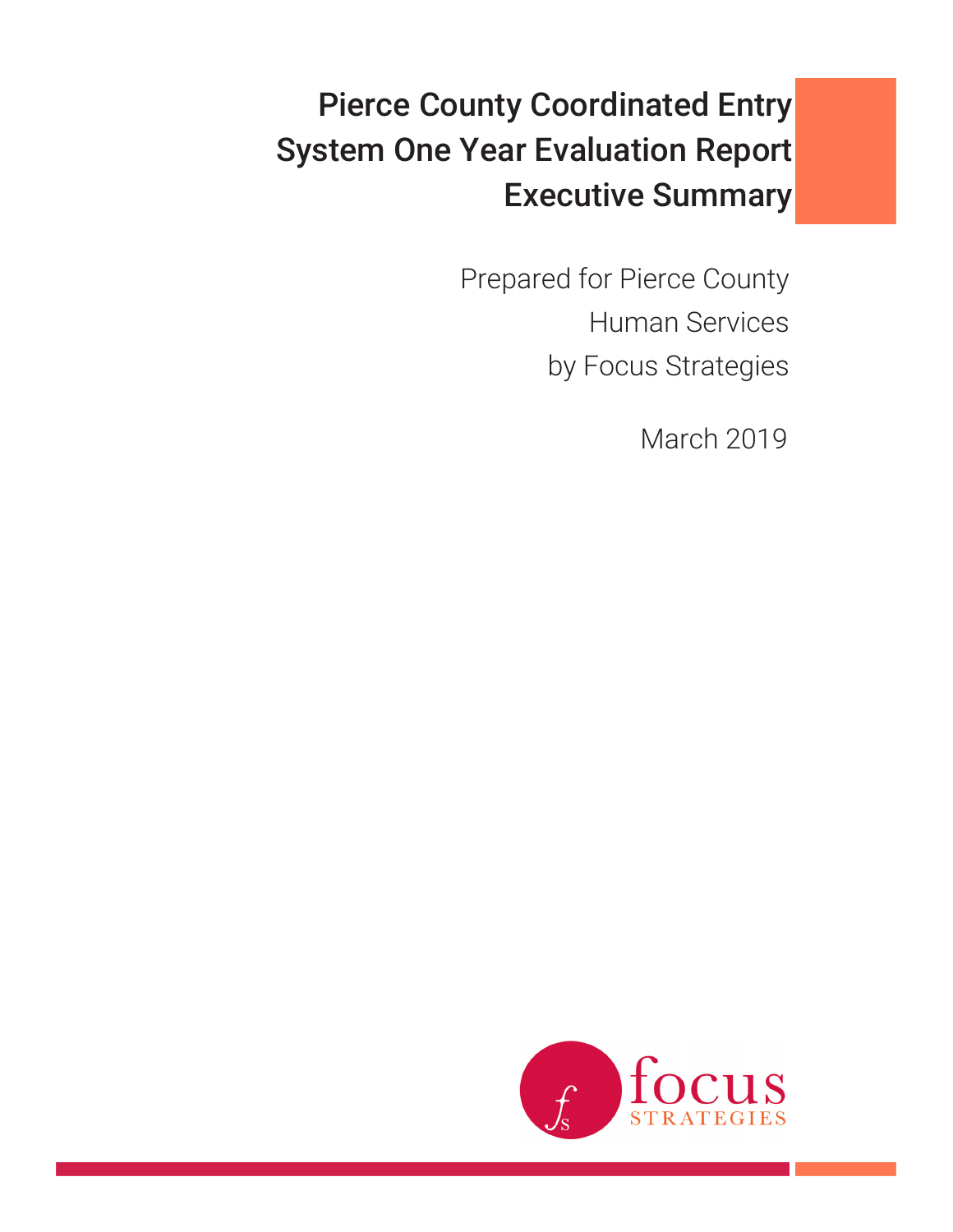## Pierce County One Year Coordinated Entry System (CES) Evaluation — Executive Summary Prepared for Pierce County Human Services by Focus Strategies

## March 2019

## I. Background and Purpose

In 2016, Pierce County Human Services (PC) implemented their local Coordinated Entry System (CES), designed to quickly and effectively connect all people experiencing a housing crisis to a housing solution. The CES, which replaced the previous Centralized Intake system, works to prioritize the highest-needs households and provide fair, equitable access to homeless system resources. Like communities across the country, PC adopted CES with the goal of streamlining and coordinating access to limited homeless system resources.

Focus Strategies has conducted a one-year evaluation of the CES which covers the period from April 1, 2017 through March 31, 2018 and provides a follow-up to our evaluation of the first six months of CES operations from October 2016 through March 31, 2017. The purpose of this evaluation is to assess the effectiveness of CES and determine whether progress has been made since the original six-month assessment. Results from this evaluation will inform PC's ongoing refinement of the CES, building upon PC's overarching goals for Coordinated Entry including: (1) providing a clear, well-understood pathway to accessing the local homeless crisis response system; (2) helping households resolve their housing crisis and avoid re-entering the system whenever possible; (3) resources are distributed appropriately and in a timely manner, prioritizing those households with the highest needs for the most intensive assistance; and (4) people who experience homelessness are helped move rapidly into permanent housing and do not return to homelessness.

Our previous evaluation found that, as a general matter, CES was achieving its intended objectives, however we also identified several areas where the system could be refined to yield stronger results. This follow-up evaluation identifies continuing improvement and some significant system strengths.

## II. Key Objectives of the CES Evaluation

The overarching goals and objectives of this one-year evaluation of Pierce County's CES include (1) assessing whether CES implementation is achieving the goals established by PC for CES; (2) determining whether improvements have been made in CES performance since the previous six-month evaluation; (3) understanding stakeholders' perception of the strengths and weaknesses of the new system, and (4) analyzing how those perceptions align with available data. Our evaluation also considered key questions such as whether CES is effectively helping clients resolve their housing crises and avoid re-entry to homelessness; how client flow is working; whether CES has successfully prioritized and increased access to assistance for higher-barrier households; how effectively diversion and housing problem-solving conversations are working; and how effectively and timely referrals to housing interventions are.

#### III. Methodology

To evaluate the CES, Focus Strategies gathered and analyzed qualitative and quantitative data. Qualitative data was primarily gathered during in-person focus groups held with key CES stakeholders, including representatives from the Pierce County Human Services; CES partner agencies Associated Ministries,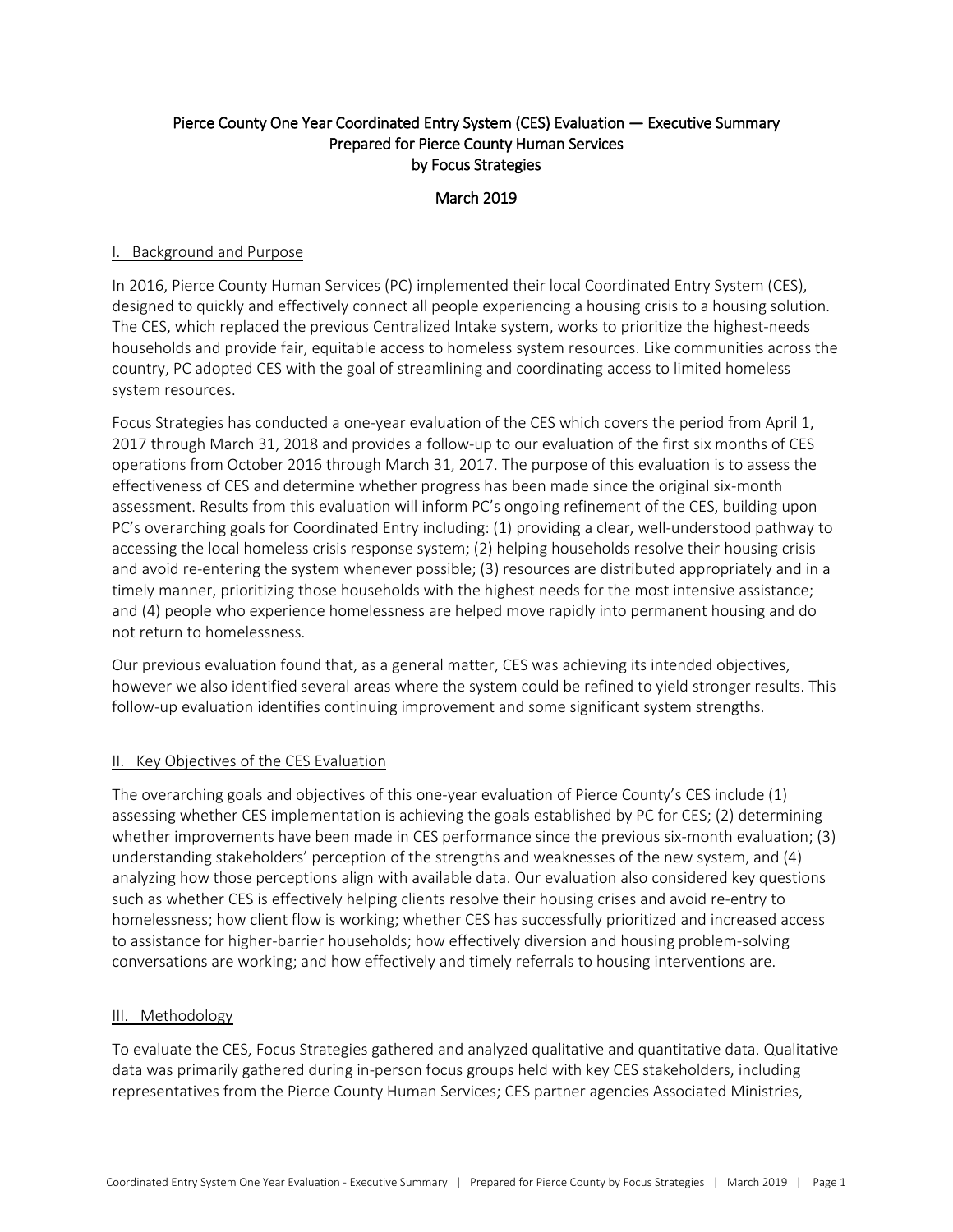Catholic Community Services, and the PATH outreach team; housing and shelter provider agencies; and clients of CES in Spring 2018. The overarching goal of the focus groups was to better understand Pierce County's current CES implementation and identify potential areas for refinement to ensure CES is achieving its intended goals. Quantitative data analyzed for the evaluation primarily came from the community's Homeless Management Information System (HMIS) via Pierce County staff and included data related to screening, housing solutions conversations, enrollment in diversion and the priority pool, and referrals to system resources.

#### IV. Findings

The following are key themes presented during our analyses of both qualitative and quantitative data related to the performance of CES during the one-year period.

*Overall Processes:* Generally, most perceive the existing CES system to be functioning well thanks to client-focused, streamlined, and *transparent* processes. Many attributed this to increased data sharing via HMIS, allowing for greater consistency and client coordination throughout the CES process.

*Screening:* As an initial step in the coordinated entry process, people seeking assistance are screened via the CES screening phone line, by a mobile outreach worker, or another front-line staff person to ensure they are literally homeless and thus eligible for assistance. Those who are identified as literally homeless at the screening step are scheduled for a Housing Solutions Conversations (HSC) appointment, described below. Feedback from both providers and clients of CES noted challenges related to the phone line used to screen people seeking assistance, consistently reporting phones lines are too limited in comparison to the demand and availability of people seeking assistance. Additionally, many clients never participate in this step if they are accessing CES while already in shelter *or* unsheltered and in contact with outreach.

Nevertheless, our data analyses confirmed that the screening process is effective; more than 11,000 callers were screened and our data showed that just over 2,800 (25%) literally homeless households entered the system and were scheduled for an HSC. Analysis of demographic data associated with the screening process also showed that households headed by persons identifying as black and/or disabled were more likely to have an HSC following screening.

*Housing Solutions Conversation/Diversion:* Once households seeking assistance are determined to be literally homeless, they are engaged by an Associated Ministries or Catholic Community Services diversion specialist in a Housing Solutions Conversation, designed to talk through a households' current circumstances, resources, and social networks to help resolve their homelessness through problemsolving and limited financial assistance. If the household can identify a viable housing plan during the HSC, they will then be "enrolled in diversion" and may work with a CES specialist for up to 30 days to secure housing outside of the homeless crisis response system.

Overall, both qualitative and quantitative analyses point to the effectiveness and success of housing solutions conversations and the diversion process – resulting in more than half of households engaged in an HSC being enrolled in diversion and around half of those being successfully diverted. Further, households who are successfully diverted have a very low rate of return to homelessness. We also discovered that issues presented during the six-month evaluation regarding communicating transparently and clearly to clients around what it means to "enter diversion" have been improved.

Additionally, the County is working to "deputize" additional organizations to facilitate HSC with clients to expand the availability of and access to this resource, although we heard from stakeholders that the process could be improved, as learning to do HSC is cumbersome and not well defined.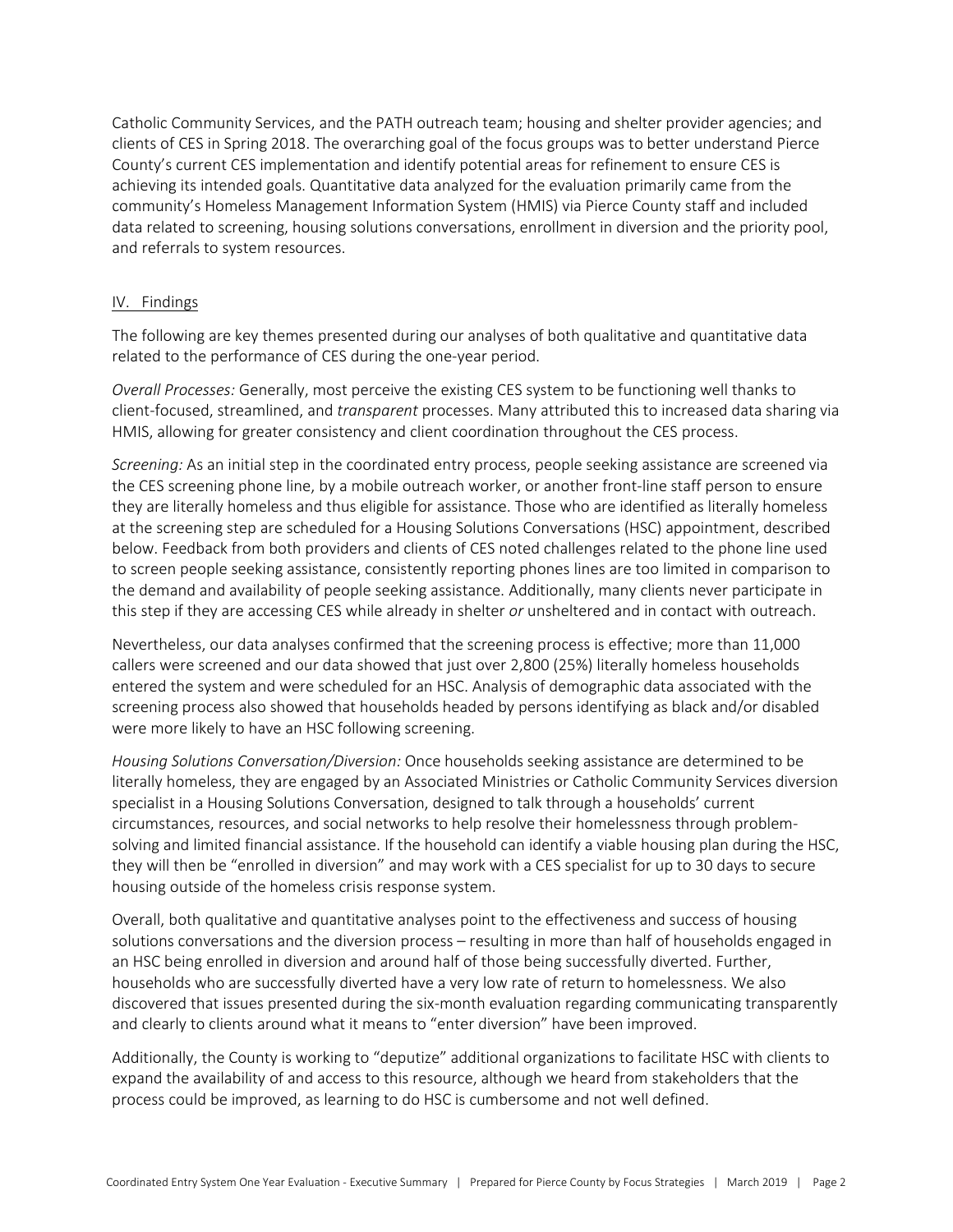*Prioritization:* Households who cannot identify a housing solution outside of the homeless crisis response system are assessed via the community's Prioritization Tool and placed into the priority pool, which is designed to minimize the amount of time a household needs to wait for a referral to a program and ensure the highest need households are prioritized for available housing assistance. The Prioritization Tool is comprised of questions designed to capture data on a household's housing barriers and level of vulnerability, as well as determine what programs a household is eligible to enter. Outputs of this tool are used to prioritize the highest-needs households (those with the highest barriers to housing and highest vulnerability) in the priority pool for a housing intervention. Both stakeholders who provided input and our analysis of priority scores of those who were referred to housing affirmed that CES's prioritization of households is working as intended by ensuring housing resources are reserved for the most vulnerable or highest need households. Such households are being appropriately identified and prioritized for these resources.

*Priority Pool and Referrals:* As noted above, the priority pool is designed to streamline the referral process for programs within the homeless system and ensure the highest need households are prioritized for available housing assistance. Although a household may be enrolled in the priority pool, CES staff encourage these households to continue searching for housing on their own, given the scarcity of housing resources. Common concerns about the priority pool expressed amongst stakeholders was related to referral denials and communication around referrals. All stakeholder types noted a lack of clarity around who is responsible for ensuring clients are document ready prior to referral; whether that be outreach workers, housing providers, or other providers. Additionally, non-same-day emergency shelter providers participating in CES said their programs were not receiving enough referrals through CES to fill all beds, resulting in "empty shelters." Further, our quantitative analysis shows the number of households that receive a housing referral are about as expected, and many of those who receive a referral either reject it or they are rejected by the provider.

*Timeliness:* Stakeholder perceptions about the timeliness of CES processes, including the time between initial screening and the HSC, as well the referral process, differed from the results of our data analyses. While stakeholders said the amount of time between calling the CES phone line and the date of a housing solutions conversation appointment varied between hours and weeks, our data analysis showed that the time from initial contact with CES and when they have a housing solutions conversation is swift, averaging 5 days. Moreover, many perceive the referral process as slow, however, referrals are made quickly for households who receive them, though many households enrolled in the Priority Pool never receive a referral.

#### V. Recommendations

Based on the findings of our evaluation, Focus Strategies has developed a set of recommendations for PC to further refine the local CES and achieve better outcomes for clients accessing the system.

*Screening and Housing Solutions Conversations (HSC):* Our analysis found that the number of people who went through the screening step of the CES process was more than 11,000. Even with this high volume, stakeholders throughout the system expressed frustration around the inflexible hours and inconsistency of the screening line. However, based on conversations with staff, we determined inconsistencies in phone line hours and availability could be an unintended consequence of contract expectations. At the same time, the community is actively deputizing additional organizations and individuals to conduct the HSC step. Given this context and the extreme effectiveness of HSC as an intervention, we recommend utilizing resources to continue expanding the availability of the HSC rather than focusing on expanding